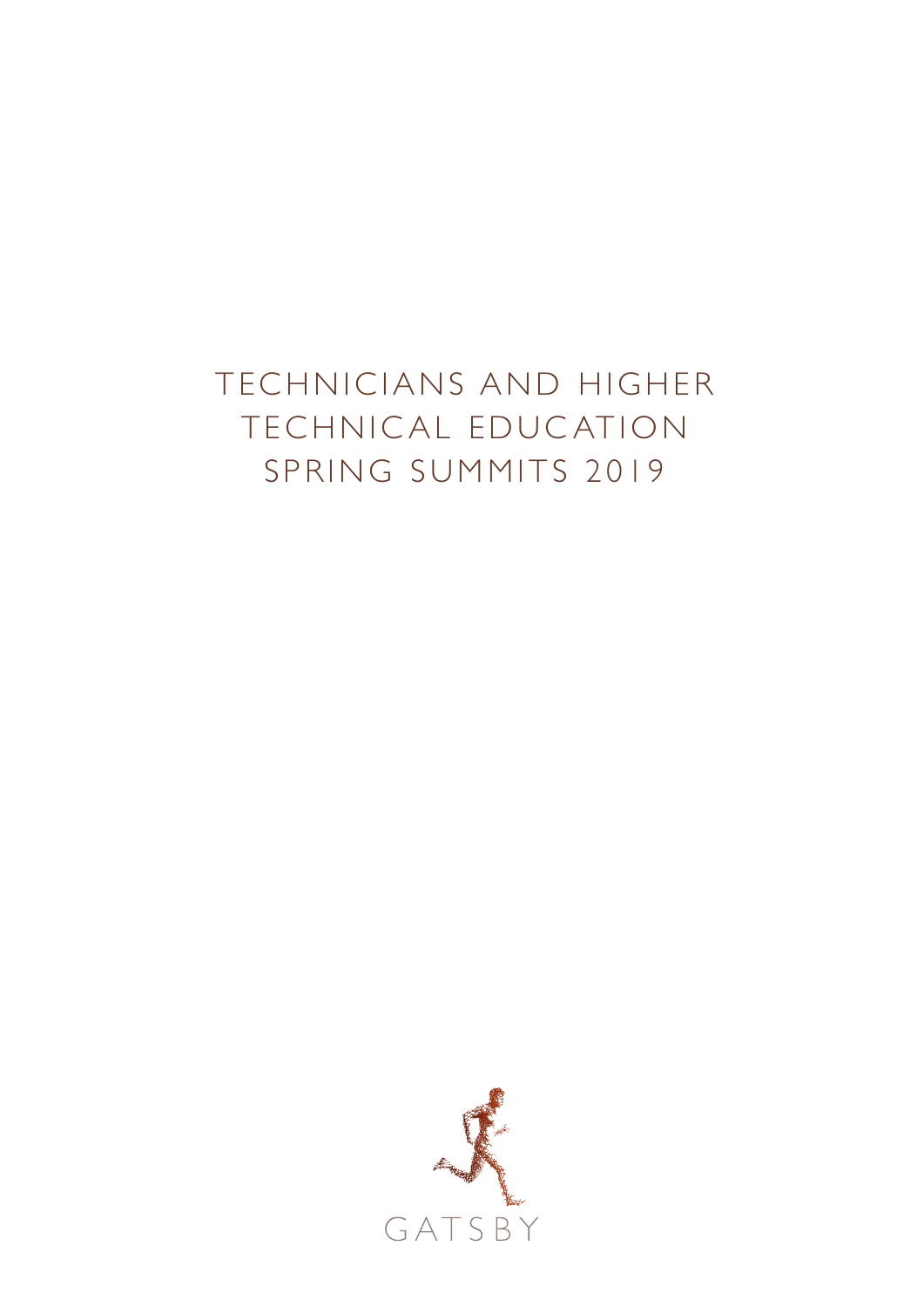GATSBY IS A FOUNDATION SET UP BY DAVID SAINSBURY TO REALISE HIS CHARITABLE OBJECTIVES. WE FOCUS OUR SUPPORT ON A LIMITED NUMBER OF AREAS:

 PLANT SCIENCE RESEARCH NEUROSCIENCE RESEARCH SCIENCE AND ENGINEERING EDUC ATION ECONOMIC DEVELOPMENT IN AFRICA PUBLIC POLICY RESEARCH AND ADVICE

THE ARTS

 WE ARE PROACTIVE IN DEVISING PROJECTS TO ACHIEVE OUR AIMS. WE ARE ENTHUSIASTIC A BOUT SUPPORTING INNOVATION. WE ARE AN ALYTICAL AS WE BELIEVE IT IS IMPORTANT TO UNDERSTAND THE OPPORTUNITIES AND PROBLEMS WE TACKLE, WE TAKE A LONG-TERM VIEW AS WE DO NOT THINK MUCH CAN BE ACHIEVED BY SHORT, ONE-OFF PROJECTS. WE ARE ALWAYS EAGER TO FORM PARTNERSHIPS WITH ORGANISATIONS WHO SHARE OUR GOALS

> The Gatsby Charitable Foundation The Peak, 5 Wilton Road, London SW1V 1AP T +44 (0)20 7410 0330 F +44 (0)20 7410 0332 www.gatsby.org.uk Copyright © Gatsby Charitable Foundation 2019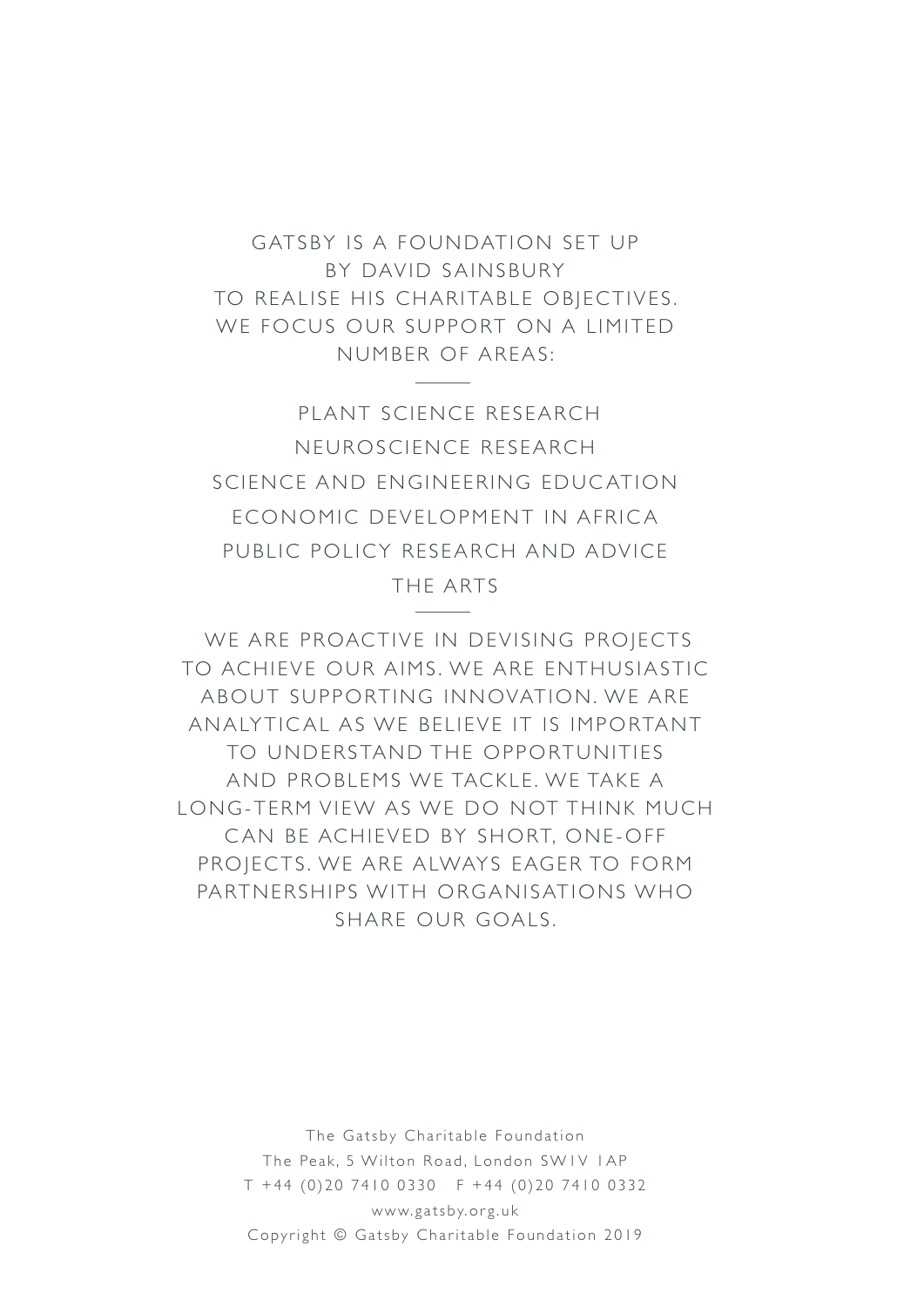# **CONTENTS**

| <b>FOREWORD</b>                                     |            |
|-----------------------------------------------------|------------|
| <b>OVERVIEW</b>                                     | 6          |
| Key theme $1 -$ Recruiting the right talent         |            |
| Key theme $2$ – The impact of high-quality training |            |
| Key theme $3$ – Retaining good technical staff      |            |
| Preparing for the future $-$ what needs to be done  | 9          |
| <b>CONCLUSION</b>                                   | H          |
| <b>PARTICIPANTS</b>                                 | $\sqrt{2}$ |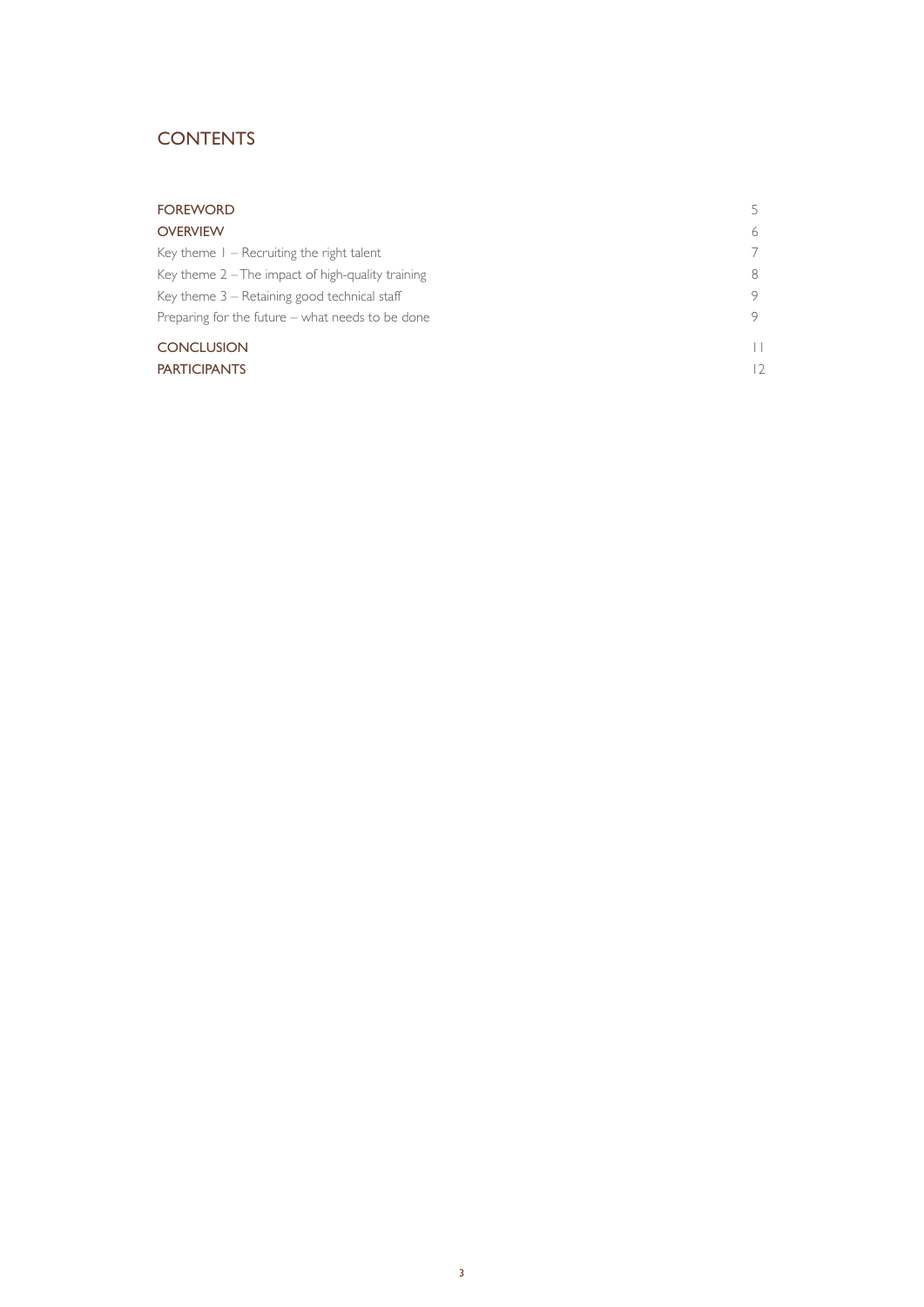#### ACKNOWLEDGEMENTS

The Gatsby Foundation is grateful to all the participants of the summits for the enthusiasm and insight they so generously offered, and particularly to Dougal Driver for his support, encouragement and passionate belief in the importance of technical education.

#### DISCI AIMER

This report records the main themes and collective findings from three summits with employers hosted by the Gatsby Foundation and convened by Dougal Driver, CEO of Grown in Britain and Vice-Chairman of the Society for the Environment. The views and opinions expressed in this report reflect discussion among summit participants, and do not necessarily state or reflect those of the Gatsby Charitable Foundation.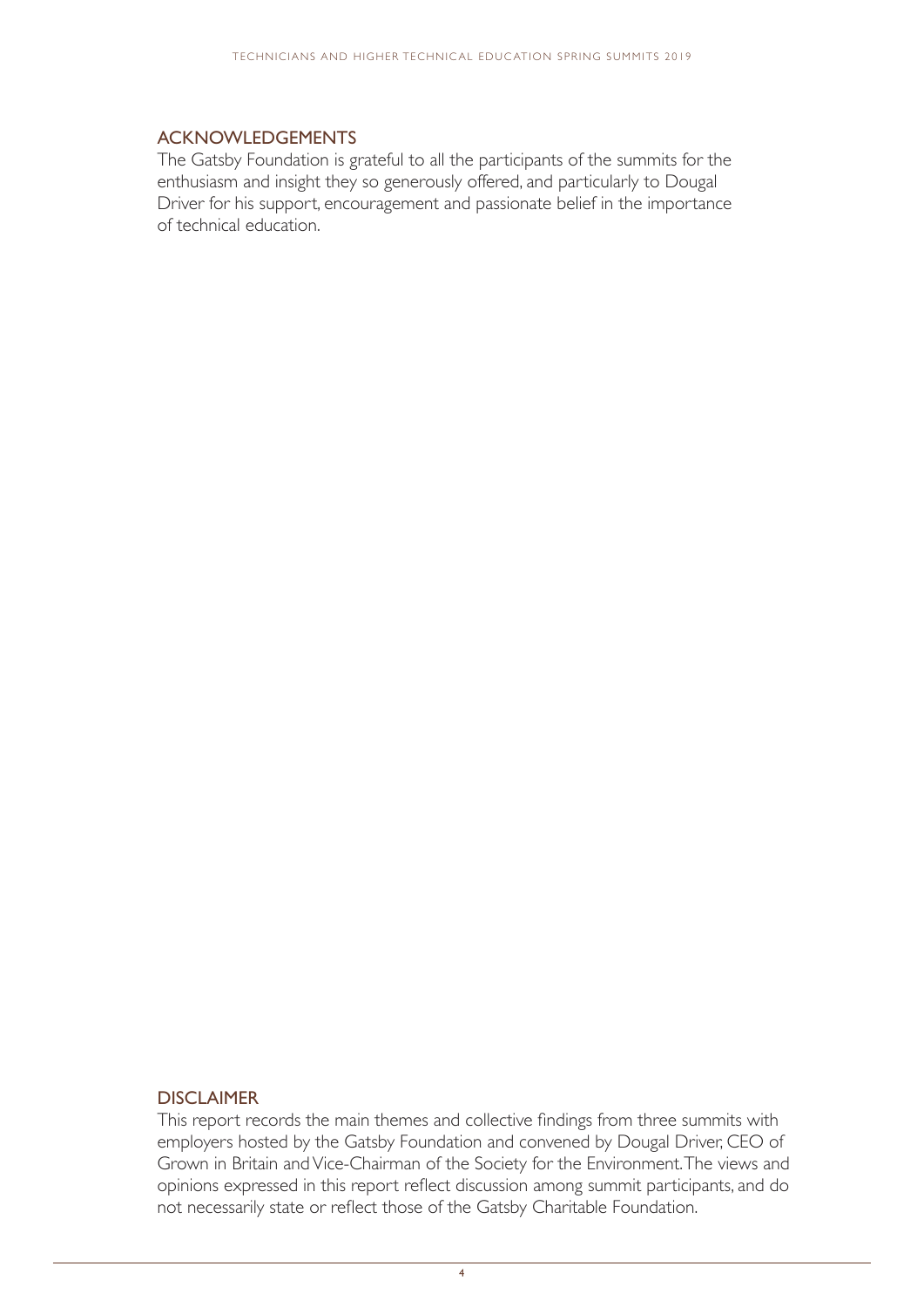## FOREWORD

#### *By Dougal Driver, FICFor FRICS CEnv*

My deepening concerns about the status of technicians and technical skills in our society has been based on my own personal education and career development, and my experiences in the various sectors that I have been fortunate enough to work within. I fear we are not at all well placed to participate fully in a world where technical skills will be the driver for a sustainable future.

Other countries enjoy a longstanding culture of revering technicians. We need to instill pride in obtaining and building technical skills, starting at school and then throughout careers, not just as a badge of honour, but through respected qualifications and professional recognition.

Importantly, technical skills can often be rare and highly prized skills, and more needs to be done to keep them in the workforce. We need to create better defined paths for those with technical skills to move horizontally as well as vertically within a business or sector and, something close to my heart, along supply chains.

Workforce diversity is a big issue requiring a more enlightened approach to careers advice, and employers visibly offering their highly skilled technicians support to develop throughout their career, including people returning to work. This all adds up to a culture change.

I am very grateful to the Gatsby Foundation for collaborating with me on these summits - their deep knowledge and desire to make a difference is exceptional. I would also like to thank the dozens of very busy employers from a wide variety of small, medium and large businesses (and some representative organisations) who accepted my challenge and provided vision and insight. This short report reflects their common experiences and suggestions for ways forward that were shared at the summits.

My colleagues in this task are listed at the back of this report. They are from a variety of sectors including Land, Water and Construction. They come from organisations of all sizes, and collectively they employ or represent hundreds of thousands of people including a significant number of technicians.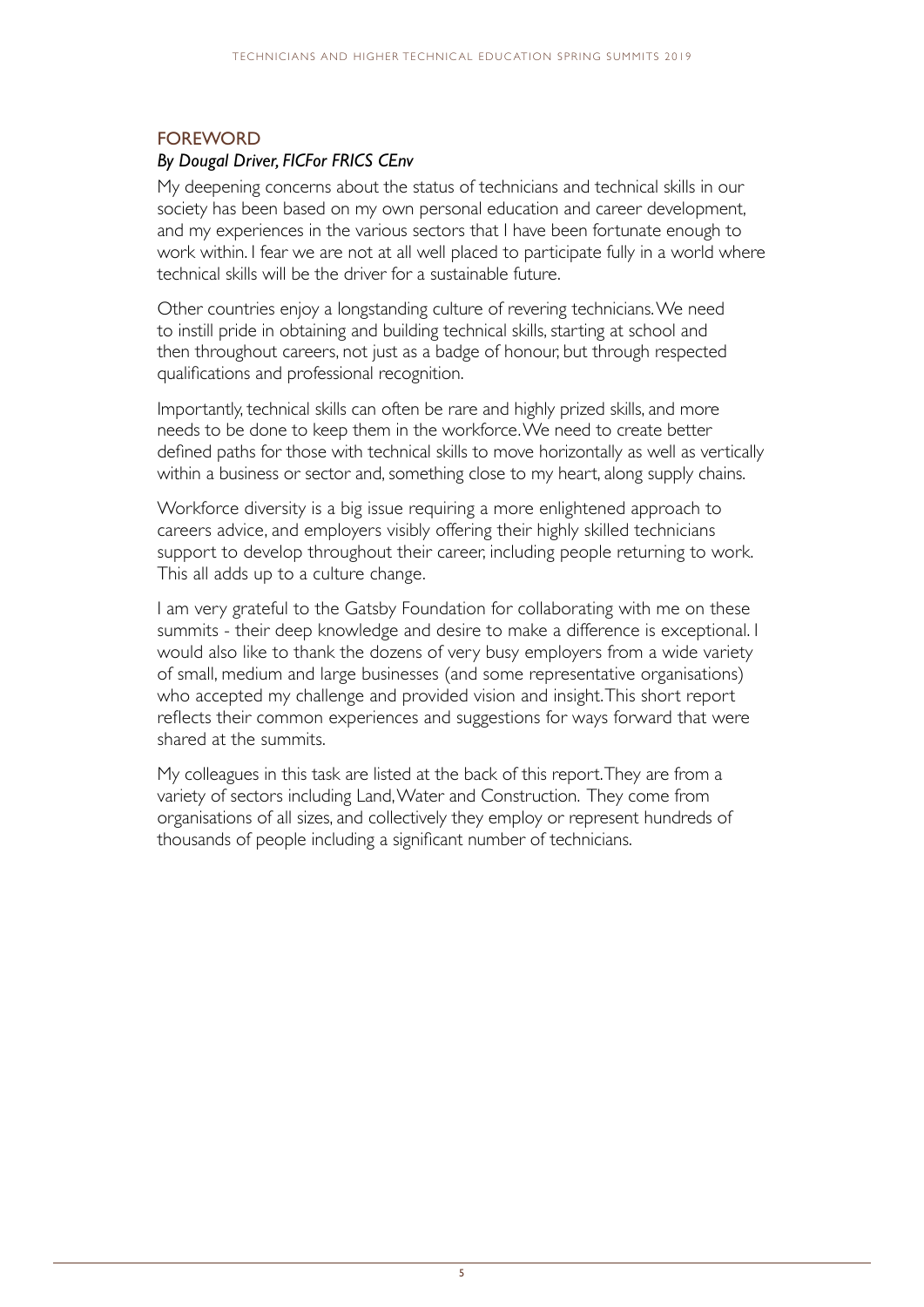### **OVERVIEW**

- 1. The role of highly-skilled technicians<sup>1</sup> in industry, and the education and training available to enable them to enter and progress in their profession, has never been more important. Despite high levels of employment, UK productivity is disappointing. This represents a real threat to growing the economy sustainably and to raising living standards – key ambitions for the UK's Industrial Strategy. It is imperative that today's employers plan for the utilisation of new technologies, positively address the implications of climate change, and play a role in tackling social and economic inequalities.
- 2. These summits were held in March/April 2019, a time of significant promise in terms of technical education reforms with a growing number of apprenticeships, new T-levels for 16-19 year olds from 2020, an imminent consultation on reforms to higher technical education,<sup>2</sup> and the introduction of a National Retraining Scheme. But these reforms are unfolding against a backdrop of huge economic uncertainty, due to ongoing deliberations about the withdrawal of the UK from the European Union and the climate emergency which places huge technical challenges upon government, industry and society.
- 3. Solving the productivity puzzle and dealing with the outcomes of Brexit will require coordinated action from government, education providers and industry. The employers represented at our summits strongly valued the technical skills and knowledge of their staff, but were often very frustrated about the talent coming forward for technician jobs, and disappointed at the way those jobs and their industry was represented for young people. They recognised their role in making these jobs more visible, and creating clear training pathways for technicians to show that their ambition can be rewarded and that their careers can evolve. But employers also felt that, for their initiatives to succeed, a cultural change was needed across society to ensure that technical education and technician jobs have the same esteem as academic education and graduate jobs.
- 4. Employers felt that England needs to transform higher technical education to match the successes of other countries and fill what has been called 'the missing middle' of our education system. They were frustrated that a Bachelor's or Master's degree was routinely represented as the pinnacle of achievement to young people and believed that apprenticeships and higher technical qualifications could be just as valuable as degrees in terms of long-term career prospects. Many employers will invest in the development of technical staff, allowing them to move within the business and the sector, gaining broader digital and management skills as they progress. However, without a clear education system that works for the business, and their technical employees, it is harder for smaller companies to invest in training.
- 5. Specialist technical skills are needed throughout an employee's career and many employers, particularly the smaller ones, have struggled to find good quality providers of the training they need, in part because the small numbers of learners challenge course sustainability. There is clearly a role for better

<sup>1</sup> The Gatsby Foundation defines technicians as workers occupying roles that require Level 3-5 skills in science, technology, engineering and/or mathematics and who use their knowledge of science, technology, engineering and mathematics to solve practical problems arising in research and development, production, and maintenance.

<sup>2</sup> The Department for Education refers to Higher Technical Education as Level 4 and 5 qualifications in subjects aligned to technical routes, from accounting to engineering, management to laboratory science.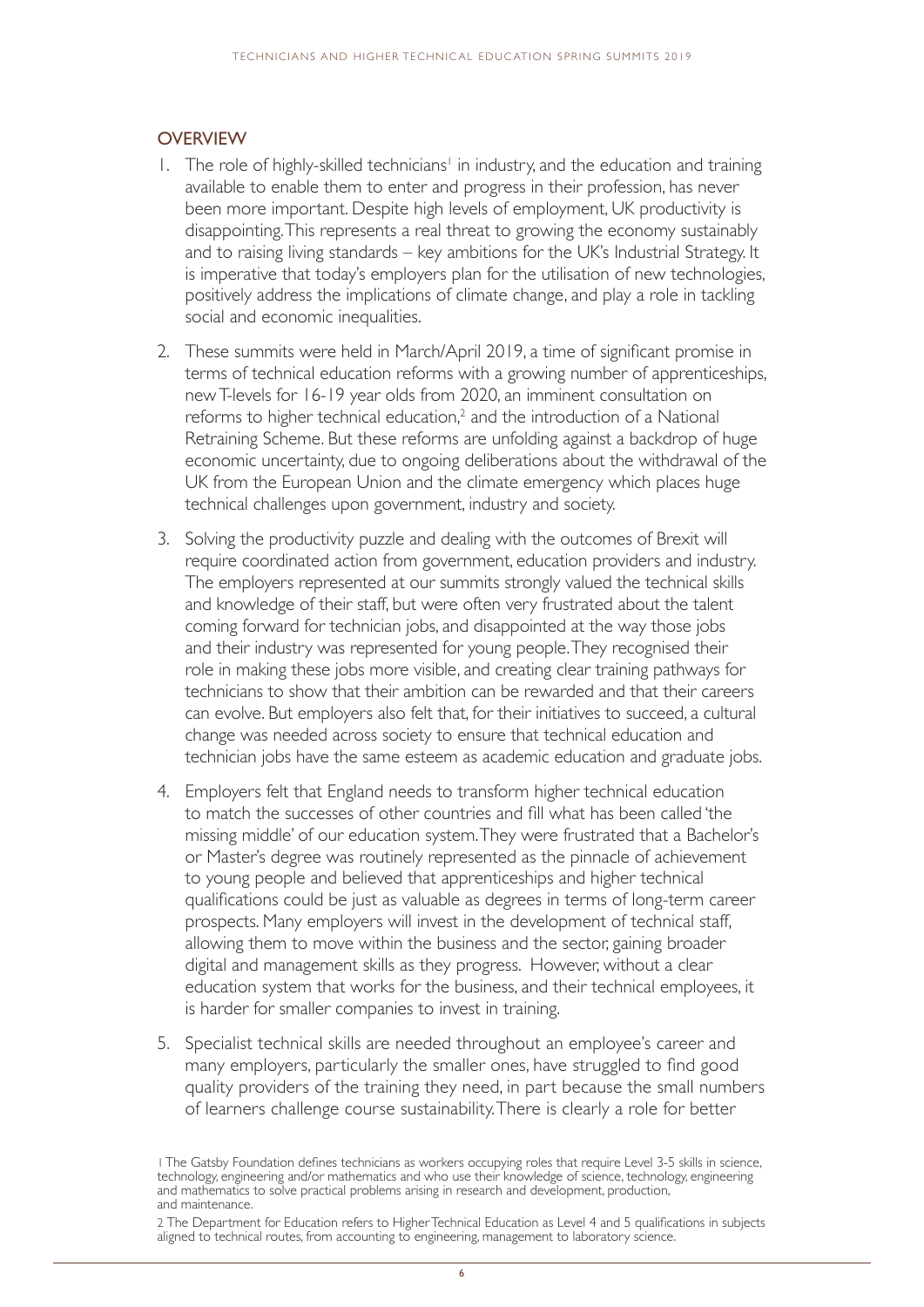co-ordination of both needs assessment and education provision, particularly at local and regional levels, and a long-term commitment to steady transformation of the system.

#### *Key theme 1 – Recruiting the right talent*

- 6. There is a strong demand for people able to work as highly-skilled technicians due to the increasing use of technology at all levels of businesses, and across many different roles, in these sectors. Some employers are seeing a significant role shift from 'muscle to technical'. Upskilling existing workers is a priority, but an ageing technical workforce means that there is increasing risk that accumulated skills with be lost and more skills gaps in the future will need to be filled by new recruits.
- 7. While employers would ideally like 'oven-ready' recruits, most accept that this is not possible, particularly where applicants are new to the workforce. Apprenticeships are one way to home-grow talent, but not all employers feel they have the capacity to deliver apprenticeships, and some find the apprenticeships system complex and confusing. Others do not have access to good apprenticeship providers, leading to frustration with the current system. Degree apprenticeships appear to dominate in some organisations, and this may be compounded by the limitations of relevant Level 4 and 5 apprenticeship standards.
- 8. Beyond apprenticeships there also appears to be a lack of knowledge about other technical education options – some human resource managers can struggle to explain the technical qualifications system to those in their organisation who are trying to fill technical posts. While employers believe that qualifications can, and should, give a reliable indication of technical skills and knowledge, they also believe that desirable attributes such as commitment, resourcefulness, practicality and innovation can be harder to teach and/or certificate.
- 9. Many employers state that a Bachelor's or Master's degree is a minimum entry requirement for technical roles. For small companies, this appears to be because Bachelor's and Master's graduates are sometimes seen as having the flexibility that small companies need, even though they may lack requisite technical or vocational skills. However, the unnecessarily rigorous adoption of a degree entry requirement for some roles can cause employers to be faced with candidates with degrees that have no direct relevance for the role for which they are applying. On the flipside, employers also state that they have found trained technicians to be very adaptable and able to move quickly into management if they have their employer's support to do so.
- 10. Workforce diversity is a significant concern among many employers' and currently they find that many technical positions only attract certain types of people. This is one reason why some employers prefer to recruit from a graduate pool, which tends to be more diverse in terms of gender and ethnicity. Jobs that require a certain amount of technical work experience can also reinforce existing biases, making change slower. Many summit participants felt that there was need for a cultural shift in the perception of technicians' roles involving policy-makers, educators and employers.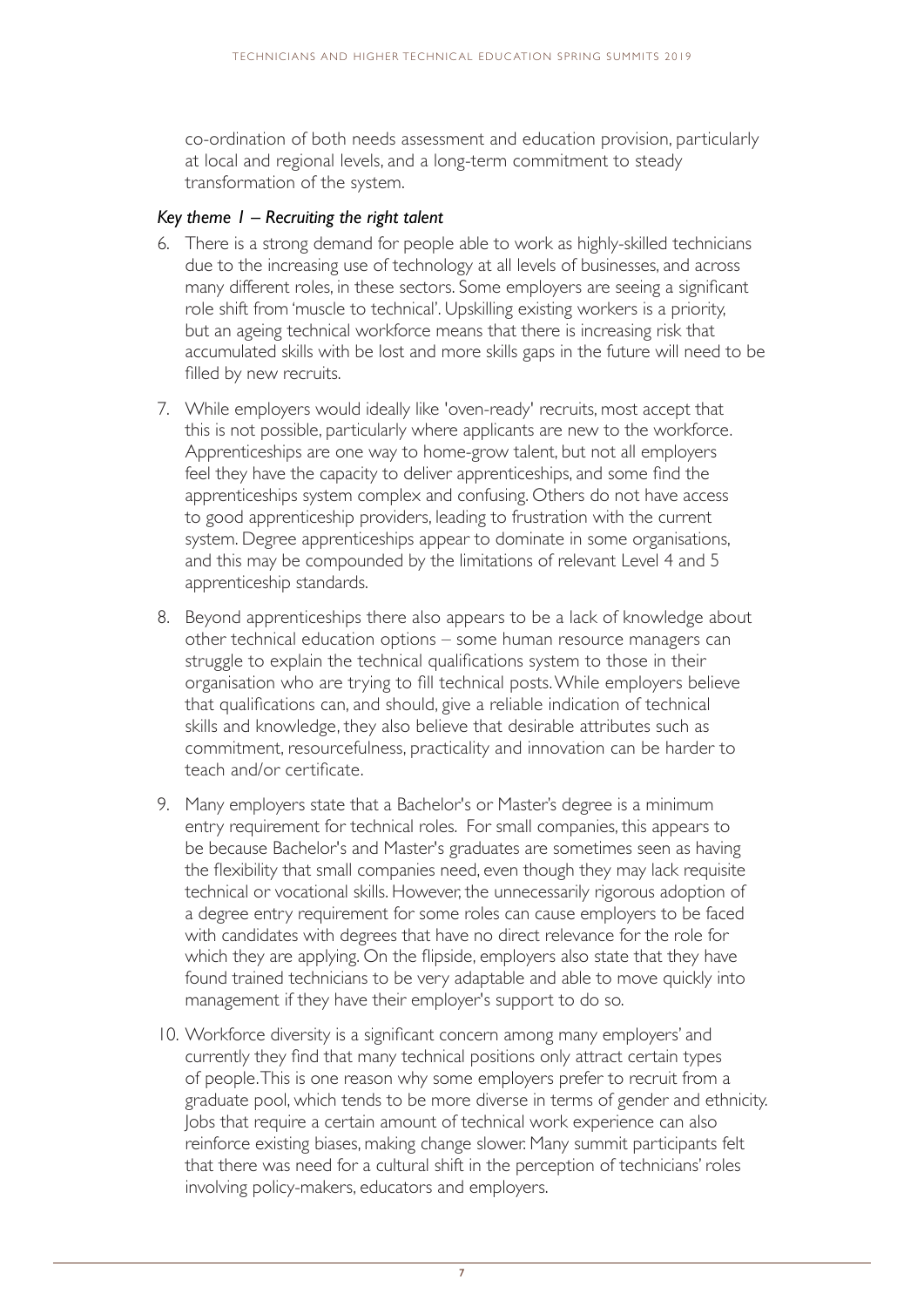11. What employers feel is needed is a much stronger, more positive and varied representation of technical jobs and careers for young people, with an impactful and sustained campaign to sell the great technical careers that already exist and will soon be created. While care must be taken to ensure that this information reflects genuine opportunities in their sector, employers feel that there is much more to be done to ensure that these technician roles are seen as the aspirational, high-status and valued positions that they are. Highlighting the chance to work with new technologies and to serve society (through innovations in healthcare and the environment for example) are also messages employers feel are being underplayed - technical careers are no longer just about drawings and machines. In this, some more negative perceptions of overspecialised education pathways could be redressed.

#### *Key theme 2 – The impact of high-quality training*

- 12. Technical staff will flourish in their roles as long as there is sufficient investment in their training and development. Just as graduates are often recruited onto programmes which offer a highly structured and supported early start to their careers, so should technicians be given clear progression pathways after entering the organisation. Employers say that the resulting benefits of retaining highly valuable skills and experienced staff within the workforce can be significant; while the expense of training graduates to have the necessary technical skills can be wasted as they tend to be more mobile at the start of their career.
- 13. For many employers, keeping pace with new technologies such as robotics and artificial intelligence – will increasingly require investment in employee training (despite budgets being squeezed by the Apprenticeship Levy). Some larger companies have set up their own skills academies and training programmes. Yet, in the early days of new technologies at least, numbers requiring specialist training can be small, meaning in-house programmes are inefficient to run. A more reliable system of foresighting future training needs and a more connected infrastructure, allowing linking up with supply chains and other partners including high quality education providers, could help promptly upskill staff when new practices and technologies offer business potential. Many employers feel time is already running out to 'future proof' technical skills.
- 14. Finding good education and training providers can be a challenge for employers but is vital, particularly for SMEs. For example, employers in the construction industry have often found that universities are not tuned into their needs, and some have struggled to find many Further Education colleges that offer the specialist training they require. However, education providers can struggle to attract staff with enough industry expertise and the right knowledge of specialist training to join the teaching profession, due to the salaries they can command in industry.
- 15. For employers and employees to invest time and money in studying for them, qualifications must be rigorous and robust, and must ensure competence, as well as carrying national recognition. Some UK regulations already require technical staff to gain certain certification of competence (particularly the CSCS card and Safety Passport in construction, and the 'competent operator' certificate in the water industry), and this necessary accreditation is well-respected within the construction and water industries. Qualifications are particularly important for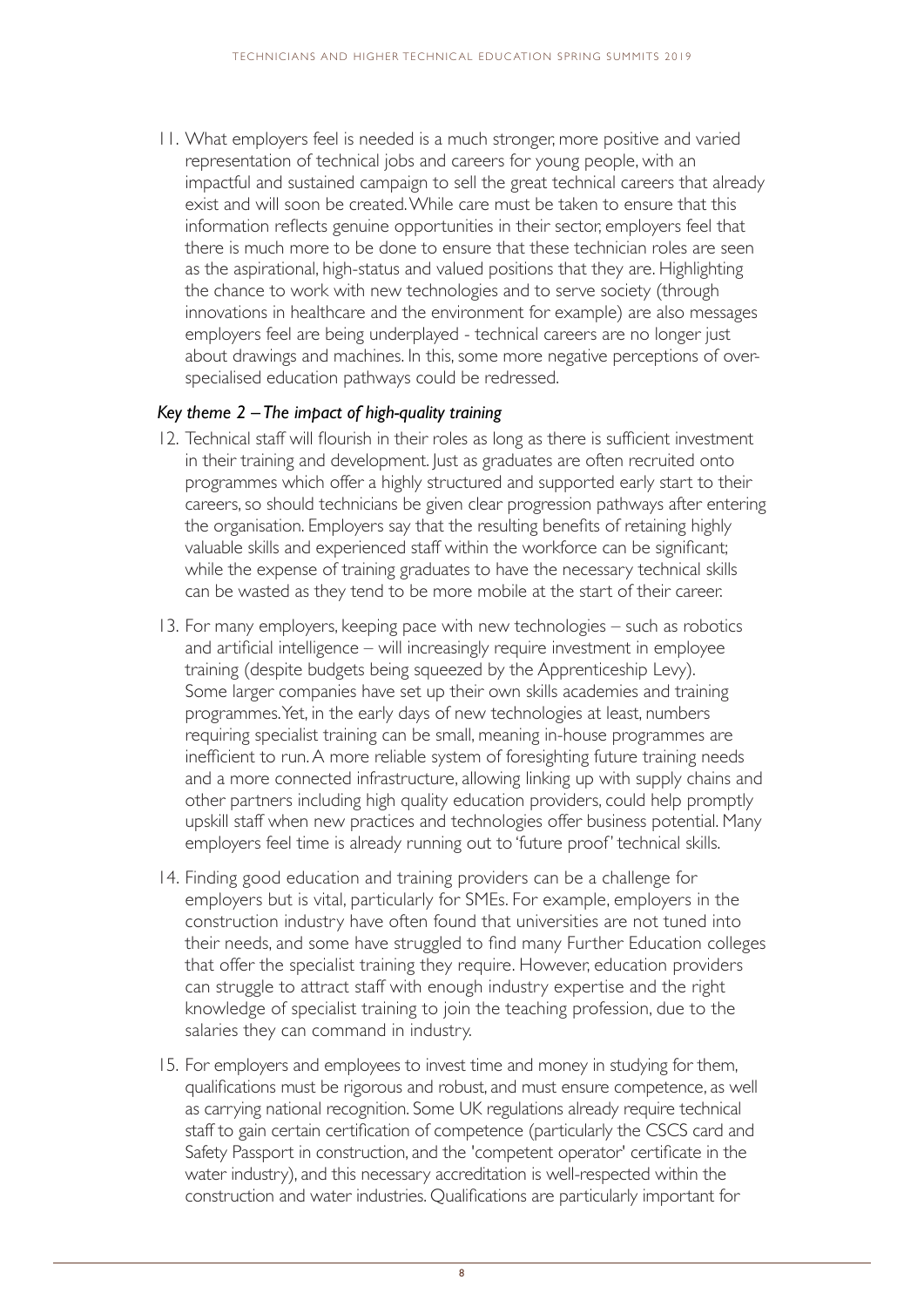small and niche businesses for whom taking on an apprentice is less appropriate and who require their recruits to be skilled already.

#### *Key theme 3 – Retaining good technical staff*

- 16. Highly skilled technical staff are a major asset to many organisations and they often feel a strong identity as technicians. Retaining them within the workforce can mean empowering them to move both sideways and upwards, enabling them to gain responsibilities in areas such as management and to flex their career as new opportunities become available. Employers are adamant that there is no reason to think that those who have technical backgrounds are any less adaptable than those who enter the workforce with Bachelor's or Master's degrees, and they point to senior positions filled by people who have progressed through the technical route.
- 17. Where turnover is high, investing in training programmes for the purpose of staff retention can prove effective and efficient, as do increasing options for flexible working and offering careers advice for the existing workforce. But most employers have found that mechanisms for giving external recognition for technical capabilities are limited, as are clear pathways for professional development. Technical staff can be encouraged to gain recognition from relevant professional bodies, to reinforce their status as professionals in their own right, but there is often not enough recognition of occupations between entry and chartered levels. The technical route from Apprentice to Chartered can seem daunting at best.
- 18. Where technical staff want to move on, efforts made to retain them within the supply chain will ensure there is residual benefit to their original employer from investing in their training. Similarly, return-to-work programmes for those who have taken career breaks can ensure that highly-skilled technical staff can see a pathway back into work. This is particularly important for women, and making these opportunities much more explicit will help attract women with technical skills into the workforce, as well as making technical careers seem very attractive to the younger generation weighing up future options.

#### *Preparing for the future – what needs to be done*

- 19. Across the Land, Water and Construction industries, taking advantage of new technologies (such as remote sensing, robotics and artificial intelligence), being more responsive to local need and context, and adopting more sustainable practices will all place demands on the kind of skills held by technicians. To make the most of these challenges we must ensure that:
	- more young people choose careers in these sectors;
	- initial higher technical education incorporates the knowledge, skills and behaviours most relevant to the current demands of the workplace; and
	- there are clear progression pathways for technicians enabling them to continue to develop and adapt through the provision of high-quality training and professional development, bringing their expertise to the highest levels of an organisation.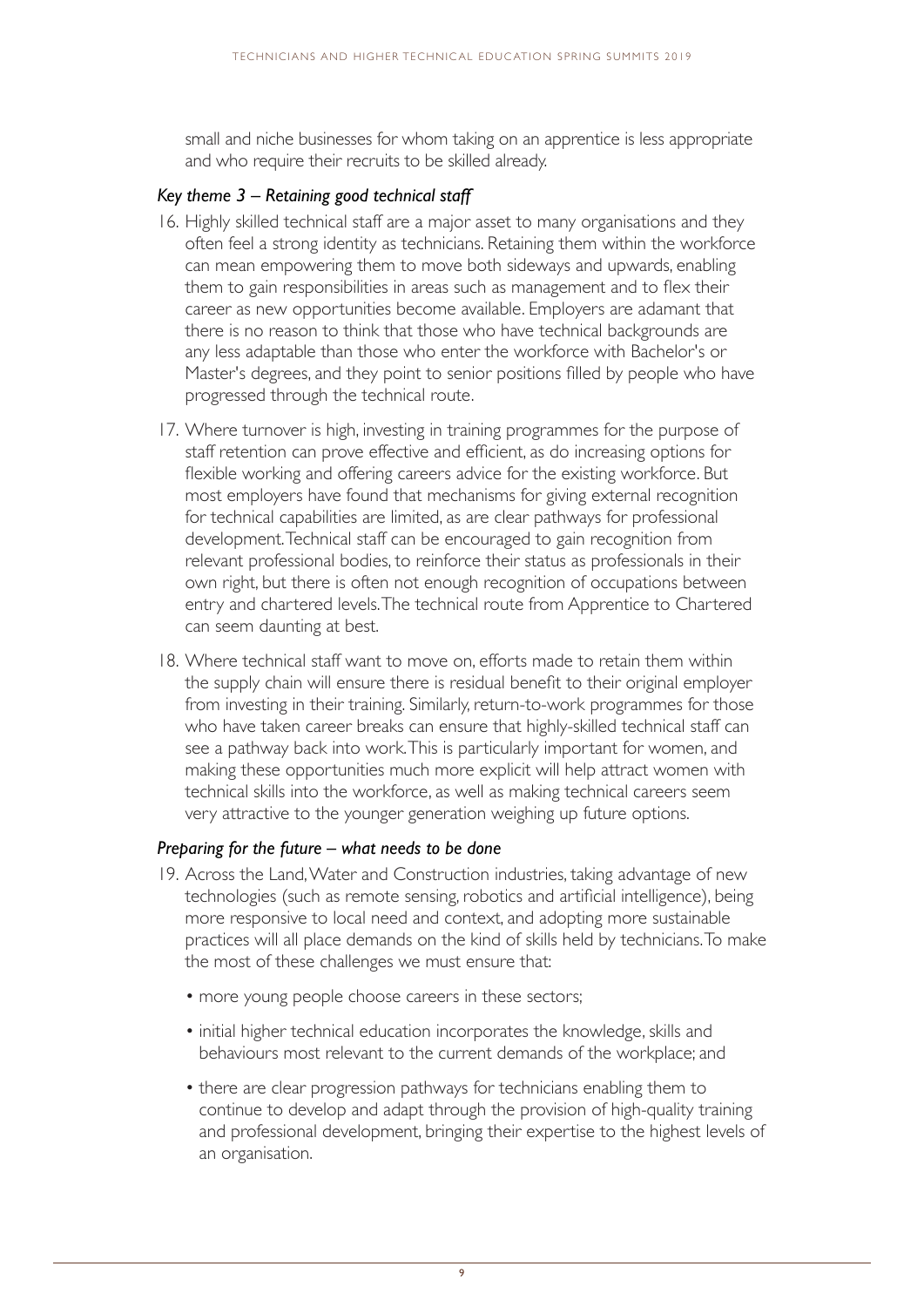- 20. Employers are already rising to this challenge by setting up their own academies and developing routes to seniority. They have a real passion for wanting to facilitate change but also understand how long it will take to break a system and culture. They are also keen to support new ideas, including:
	- a. The broadening of recruitment practices to draw diverse, non-traditional talent into industry – for example actively seeking individuals from the gaming industry to bring their advanced, creative digital skills into landscape design, and reconsidering whether a Bachelor's degree is the best or only qualification for higher technical roles.
	- b. Encouraging professional bodies and associations to consider how they can better recognise the skills and achievements of higher-level technicians. Some are already actively developing clear technical routes for progressing from Apprentice to Chartered, especially in new technical fields such as the environment.
	- c. Using national and regional agencies to provide more support for employers who operate and recruit locally and regionally to work together more closely and share evidence about skills needs, potentially tasking Local Enterprise Partnerships to build skills maps and make connections with education providers.
	- d. Incentivising education providers and awarding organisations to increase the availability of recognised and relevant qualifications, including those that indicate a licence, which are comprised of smaller credentialled modules that can be taken separately, together with more flexible and online learning opportunities.
	- e. Actively creating and promoting technician pathways, including apprenticeships, as well as graduate training programmes, and working in partnership with other training providers where there are small numbers needing specialist skills. This also includes creating a 'job family architecture' to show technical staff how they can move around an organisation with their skills, particularly in larger companies.
	- f. Working with schools and colleges to ensure that they accurately and appropriately represent to young people the importance of technical skills in the workforce, the prestige of highly-skilled technical staff, and the varied career paths available to them. Educators are not universally familiar with today's business and new technologies; they need the assistance of industries so that their students receive the most up-to-date information.
	- g. Working with employers to enable them to make more of their skilled staff available to education providers for teaching activities, and offer more industry placements to local students on relevant courses.
	- h. Building a requirement for investment in local skills into large-scale construction contracts and environmental projects, particularly those with local authorities for urban regeneration projects.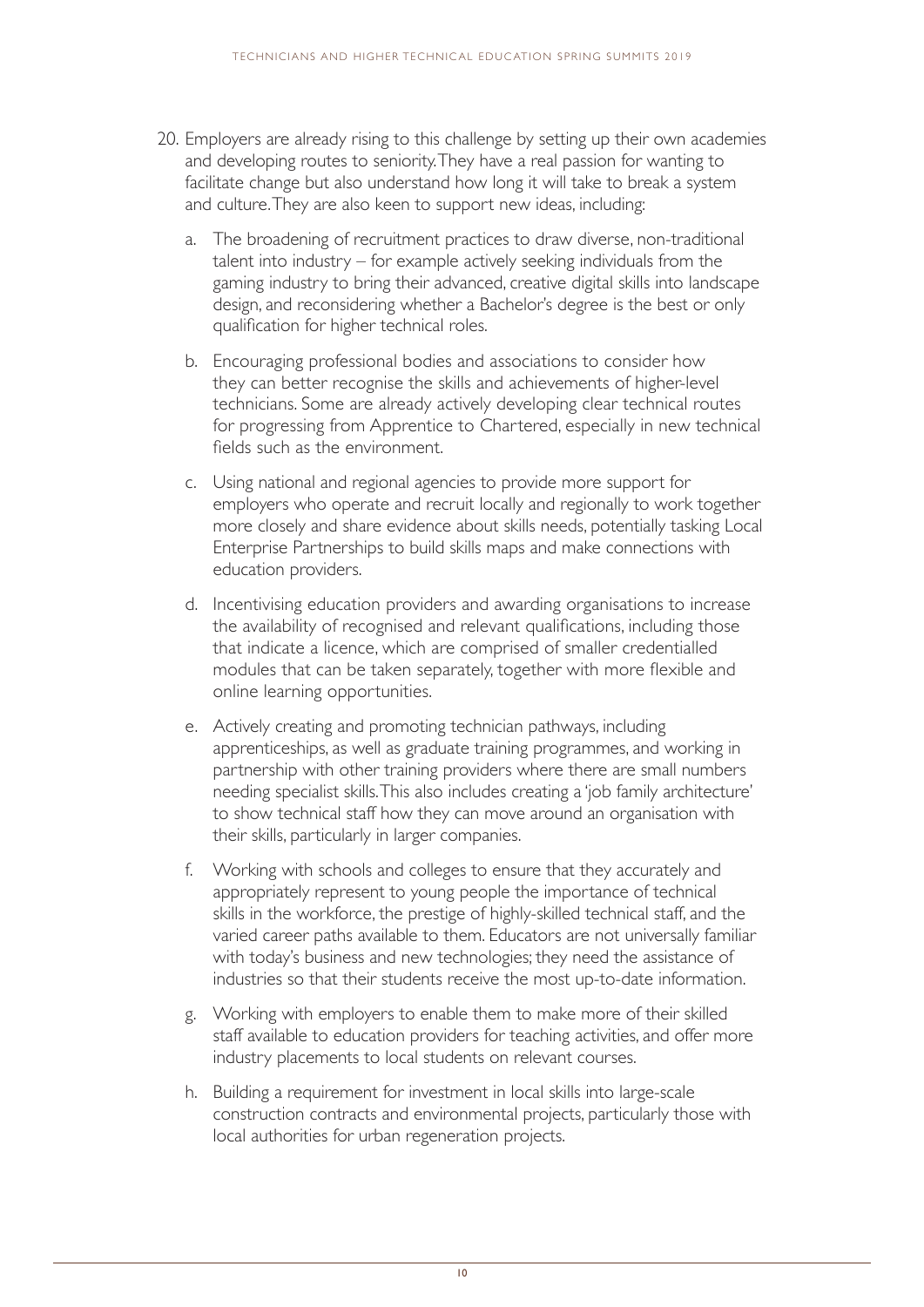## **CONCLUSION**

The Gatsby Foundation was delighted to host these summits as part of its commitment to reforming technical education in the UK. Through its 'Technicians Make it Happen' campaign, as well as the implementation of the Gatsby Benchmarks for Good Career Guidance in schools and colleges across England, it seeks to ensure that all young people get a positive introduction to a range of possible technical careers. Gatsby is also committed to supporting the Government's introduction of T Levels – new technical qualifications for 16-18-year-olds, as well as higher technical qualifications. Further work is being undertaken to explore how to support industrial innovation through a properly funded and evidence-based skills system; and the roll-out of Institutes of Technology offer an exciting development for raising the quality of higher technical provision.

But what is clear is that achieving a world-class technical education system relies not just on qualifications and education providers, but also on a close involvement of employers – and the organisations that network them - as active participants in the transformation envisaged. If we want societal change then we need: widespread collaboration at local, regional and national levels; a sustained commitment across employers to adjust attitudes and practices when it comes to technical staff; significant investment from Government to raise the quality and awareness of technical education; greater recognition of technician identity and career progression from professional bodies; and some bold action across the board to tackle entrenched prejudices that prioritise certain educational pathways and learners and marginalize others.

Gatsby welcomes any ideas or comments that this report raises. Please contact Ginny Page (ginny.page@gatsby.org.uk).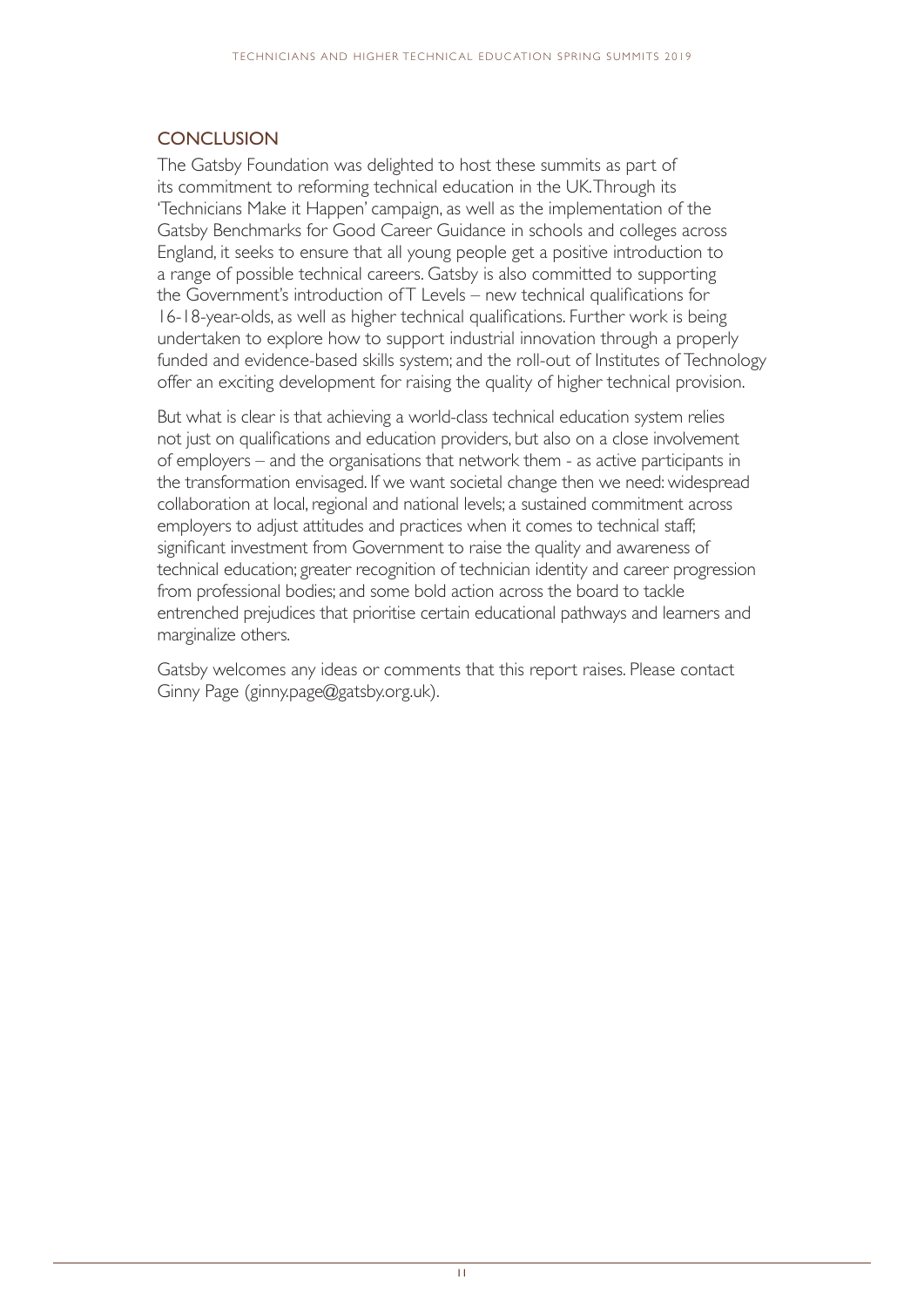# SUMMIT PARTICIPANTS

| Martin Ballard             | Group Environment Manager                              | Willmott Dixon                                                         |
|----------------------------|--------------------------------------------------------|------------------------------------------------------------------------|
| Alison Barnes              | <b>CEO</b>                                             | New Forest National Park                                               |
| Simon Benfield             | Director Bridges                                       | Ramboll                                                                |
| Francesca Berriman         | <b>CEO</b>                                             | Chartered Institute of Architectural<br>Technologists (CIAT)           |
| Martin Buckland            | Managing Director                                      | Freedom Professional Services                                          |
| Sarah Jane<br>Chimbwandira | <b>CEO</b>                                             | Surrey Wildlife Trust                                                  |
| Daniel Cook                | <b>CEO</b>                                             | Landscape Institute                                                    |
| Lynn Cooper                | <b>CEO</b>                                             | Institute of Water                                                     |
| Paul Cross                 | Senior Skills Advisor                                  | Environment Agency                                                     |
| Agnes Donnelly             | Communications Officer                                 | Gatsby Foundation                                                      |
| Dougal Driver              | <b>CEO</b>                                             | Grown in Britain                                                       |
| Andy Dunn                  | <b>Chief Scientist</b>                                 | Thames Water                                                           |
| Matthew Farrington         | Technical Recruiter                                    | Suez UK                                                                |
| Terry Fuller               | <b>CEO</b>                                             | Chartered Institution of Water and<br>Environmental Management (CIWEM) |
| Malcolm Goodwin            | Principal                                              | Capel Manor College                                                    |
| Dave Gray                  | Chief Operating Officer                                | <b>HAB Housing</b>                                                     |
| Wayne Grills               | <b>CEO</b>                                             | British Association of Landscape Industries<br>(BALI)                  |
| Jacqueline Hall            | Head of EUIAS                                          | Energy and Utility Skills                                              |
| Kirsten Henson             | Director/Owner                                         | KLH Sustainability                                                     |
| Tammy Hill                 | Skills Advisor                                         | National Farmers Union                                                 |
| Robin Mortimer             | <b>CEO</b>                                             | Port of London Authority                                               |
| Tom Munro                  | Manager                                                | Dorset AONB                                                            |
| Kim Olliver                | Principal Environmental Manager                        | <b>RSK</b>                                                             |
| Ginny Page                 | Director of Programmes, Education                      | Gatsby Foundation                                                      |
| John Parker                | Arboriculture/Landscape Manager                        | Transport for London (TfL)                                             |
| Dan Shelley                | CFO                                                    | East Sussex College                                                    |
| David Shilston             | <b>Technical Director</b>                              | Atkins                                                                 |
| Mark Townsend              | Senior Arboriculture and Forestry<br>Manager           | Savills                                                                |
| Pauline Traetto            | Director                                               | <b>Reconstructing Minds</b>                                            |
| Emma Wilcox                | <b>CEO</b>                                             | Society for the Environment                                            |
| Martin Williamson          | Director, Government & Public Sector<br>Lead for Water | <b>AECOM</b>                                                           |